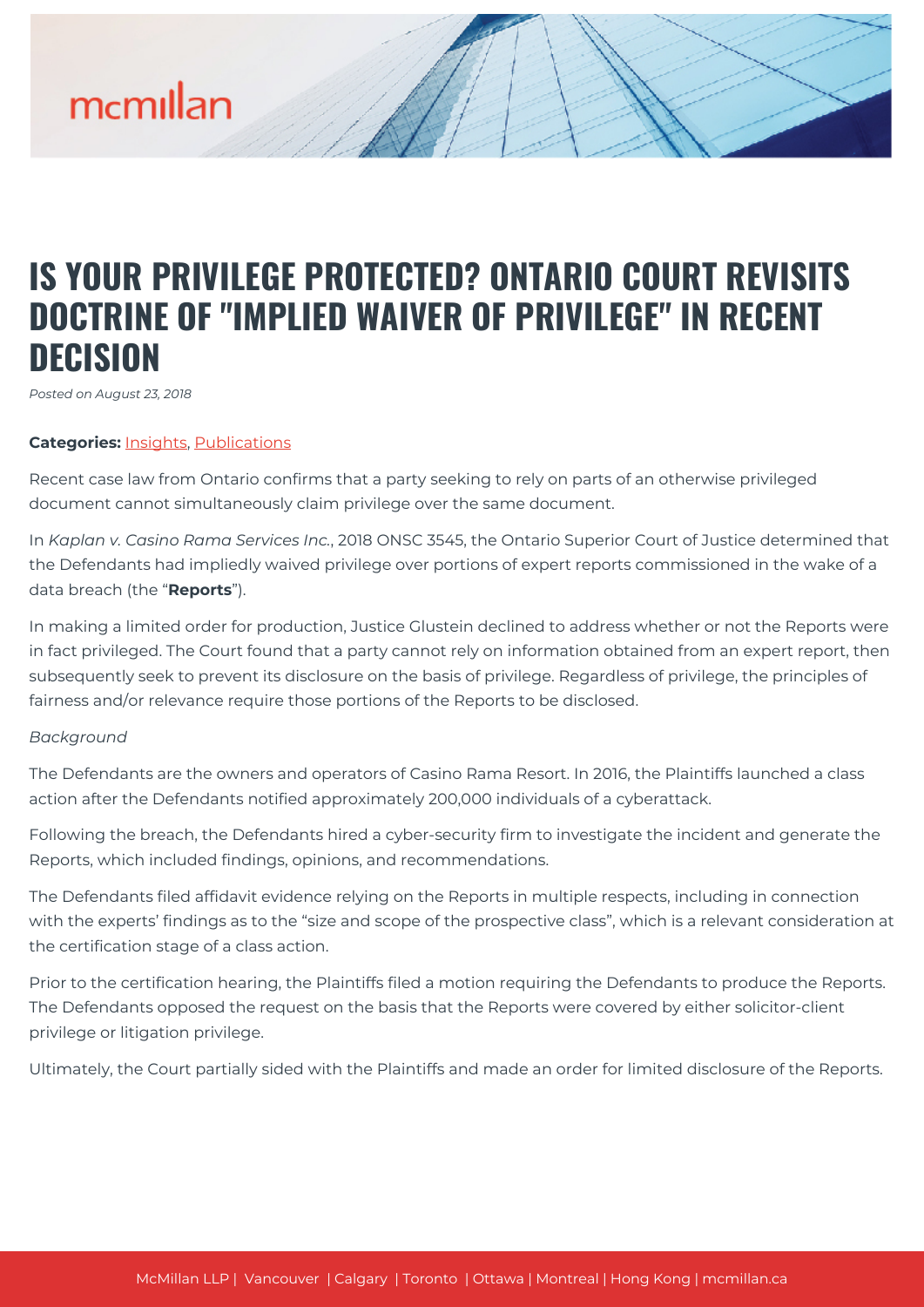# mcmillan

### *Reasons*

Justice Glustein began his reasons by stating that whether or not the Reports were privileged was irrelevant at the certification stage of the proceedings, as the outcome would be the same. If the Reports were privileged, the doctrine of waiver of privilege applied; if not, the doctrine of relevance applied, and only those parts of the Reports relevant to certification issues would be required to be disclosed.

In applying the doctrine of waiver of privilege, Justice Glustein held that an application of the "fairness test"[\[1\]](#page--1-0) required the Defendants to disclose the parts of the Reports that they had relied upon in their evidence. Otherwise, it would be unfair to the Plaintiffs to ask the Court to accept that evidence. By the same token, only the parts of the Reports relied upon must be disclosed, as it would be conversely unfair to force disclosure of any irrelevant aspects.

### *Takeaways*

A guiding principle in the Court's decision was fairness: the Defendants could not fairly ask the Court to accept information as evidence that they simultaneously refused to disclose, even if that information was in fact privileged. Accordingly, the issue was not whether there was disclosure of facts contained in an expert report (generally, not privileged) or findings, opinions, and conclusions of an expert report (potentially privileged). Similarly, the fact that section 5(3) of the Class Proceedings Act compels parties to proffer their "best" evidence of the size of the class did not protect privilege. Rather, the decision turned on the fact that the Defendants chose to rely on the Reports in their evidence, and, as such, any privilege attaching to those aspects of the Reports was waived.

This decision highlights a few important points:

- The difficulty in maintaining privilege over expert reports in situations where reliance on that expert's opinion or conclusion may be the best or only way for a party to explain their case.
- The importance of relying only on what is absolutely necessary when providing evidence in the early stages of litigation proceedings.

Ultimately, the decision indicates that any reliance on third party reports in litigation may require those reports to be disclosed to some extent. This is particularly important in the context of a data breach, where expert investigation may be a necessary follow-up procedure for an organization.

If you have any questions about the above, please feel free to reach out to a representative from our team.

By Mitch Koczerginski and Grace Shaw, Articled Student

[1] Hunter v Rogers, [1981] BCJ No 1981 (SC) at para 7.[ps2id id='1' target=''/]